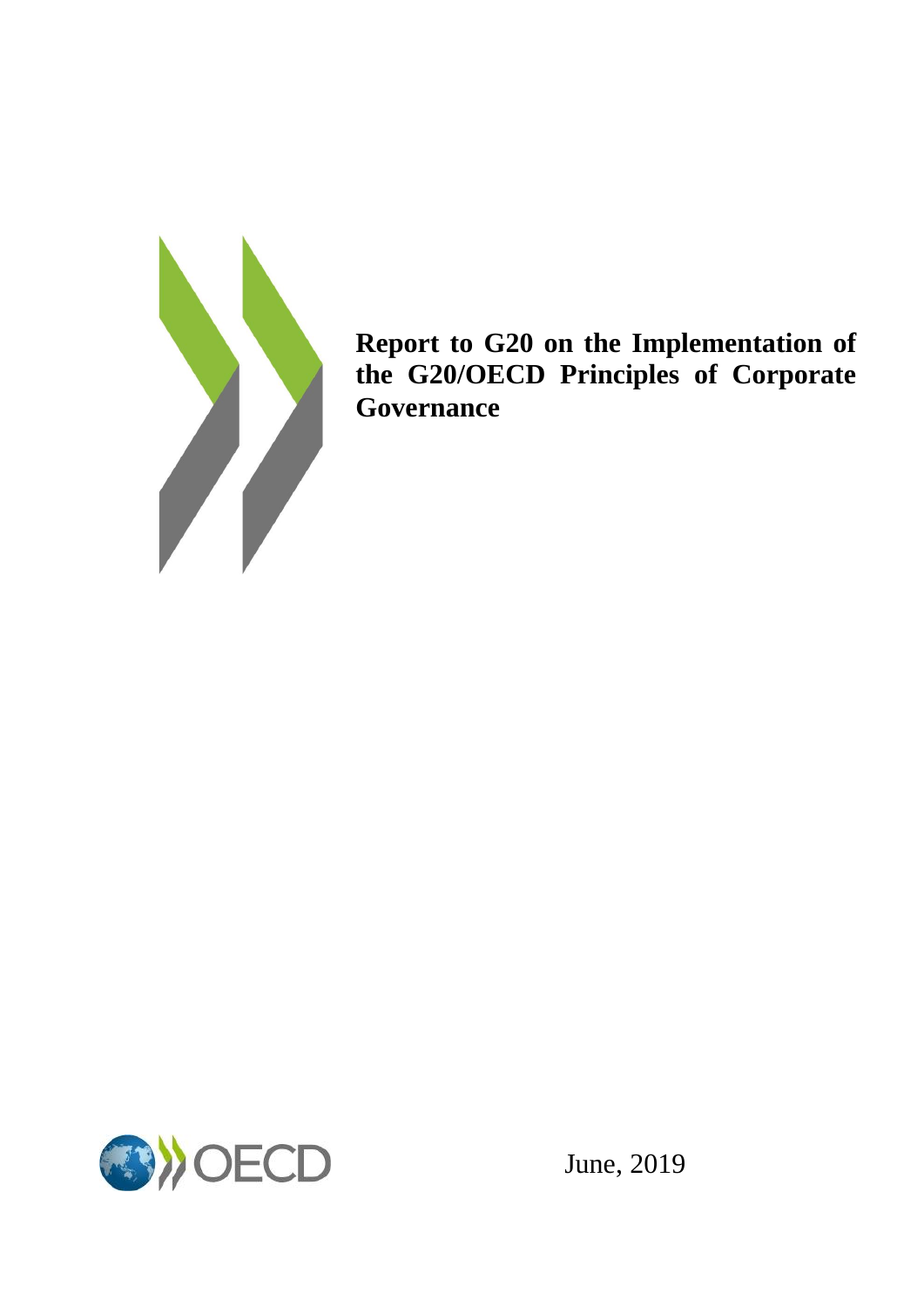# *Report to G20 on the Implementation of the G20/OECD Principles of Corporate Governance*

## 8-9 June, 2019 – Fukuoka, Japan

# The G20/OECD Principles of Corporate Governance: An international standard put to active use

The *G20/OECD Principles of Corporate Governance* were endorsed by the G20 Leaders in 2015. They are primarily directed to policy makers and regulators, helping them to shape a legal and regulatory framework that supports investment, business sector dynamics and financial stability.

The G20/OECD Principles establish recommended practices and expectations with respect to shareholder rights, the role of stakeholders, the responsibilities of the board of directors and disclosure. They also address the underpinnings of effective capital markets and the role of institutional investors and market intermediaries. The development of the G20/OECD Principles was supported by extensive work to map and understand the reality of the business environment and the capital markets to which the G20/OECD Principles are to be applied. A number of empirical and analytical reports were prepared to inform the drafting. As a result, the G20/OECD Principles are well adapted to key developments in today's markets and to the challenges and opportunities that come with them.

The G20/OECD Principles reflect the fact that capital markets in general, and stock markets in particular, during the past 20 years have undergone profound changes. Different forms of institutional ownership have increased in importance at the expense of direct ownership by individual households; new investment strategies and investment vehicles, such as index investment and exchange traded funds, have become much more common; and, the business models of stock exchanges have been fundamentally transformed as many exchanges have become profit-maximising corporations that are themselves listed corporations.

Another important feature is the rapid growth of Asian stock markets—both in absolute and in relative terms. Data from 2017 concludes that Asian companies have become the world's largest users of public equity financing. As a consequence, stock exchanges and investment banks in Asia are important actors in what today are globally connected capital markets. Thousands of Asian companies are listed or traded on markets other than their local exchanges, and investment banks from non-Asian markets play a significant role in Asian markets together with other globally active intermediaries and service providers. Importantly, household savings in other parts of the world are increasingly channelled to Asian companies and markets via pension funds, insurance companies and other collective investment vehicles.

The global integration of capital markets provides important possibilities for companies to seek finance from a much larger pool of investors who in turn will be able to grasp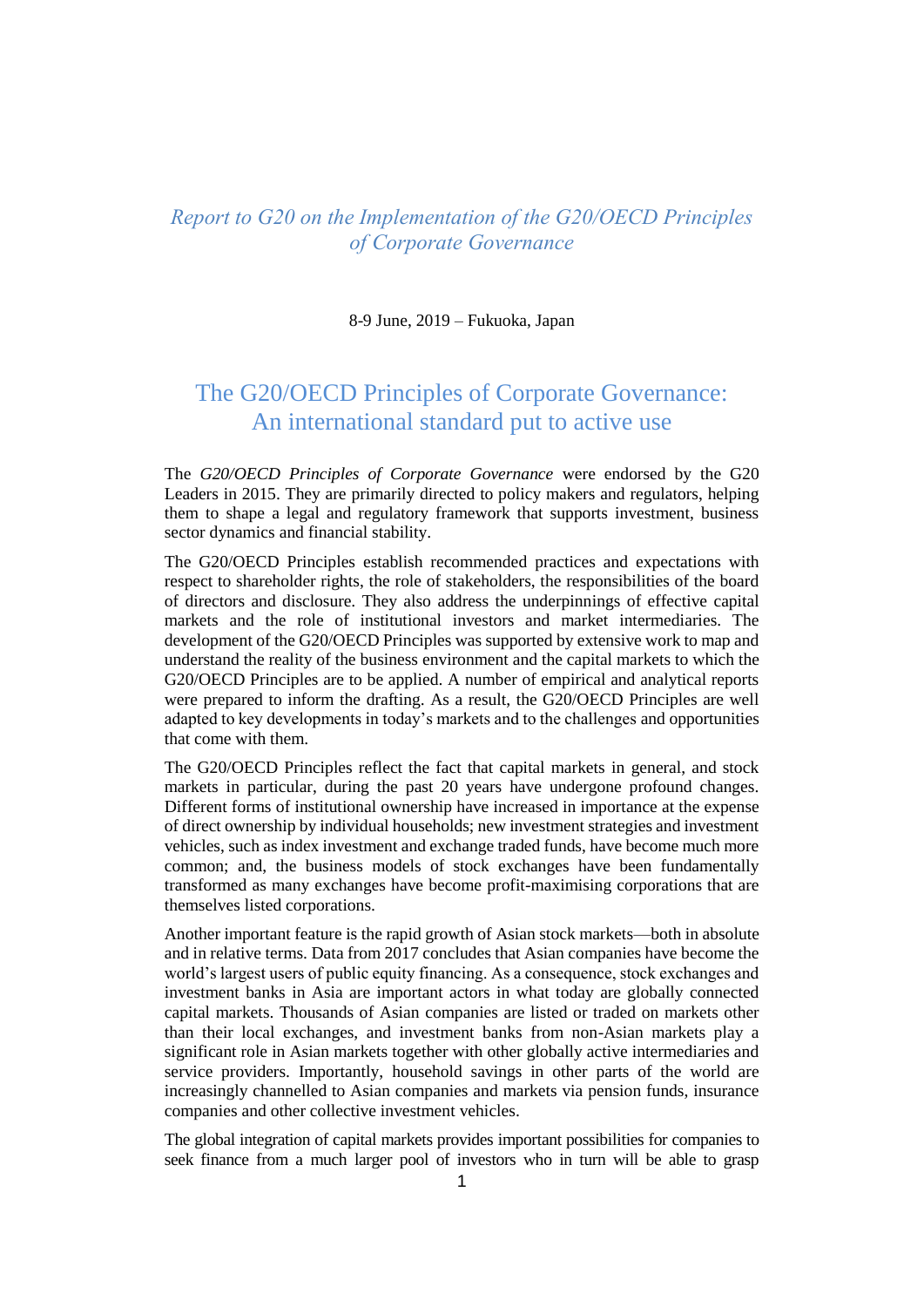investment opportunities beyond their own national borders. But it also leads to increased interdependence between investors and corporations that come from countries with different legal, regulatory, economic and cultural traditions. So in order to reap the full benefits of capital market integration, policy makers, regulators, market participants and stakeholders require a common language in terms of corporate governance. This is provided by the practices and expectations that have been agreed in the G20/OECD Principles.

#### **Box 1. Promotion and implementation of the G20/OECD Principles**

As the standard-setting body, the OECD and the Corporate Governance Committee under the Chairmanship of Mr. Masato Kanda are responsible for ensuring that the G20/OECD Principles are put to active use. This work benefits greatly from the contribution that comes with the active participation of all G20 countries as well as the engagement of the World Bank and the Financial Stability Board (FSB).

As a first step to facilitate the implementation of the G20/OECD Principles, the OECD, with participation of the World Bank, issued the Methodology for Assessing the Implementation of the G20/OECD Principles of Corporate Governance. The methodology was welcomed by the G20 in 2017. The methodology serves as a guide for assessing the regulatory framework against the Principles and has frequently been used by the World Bank in their reports on the observance of standards and codes (ROSC), which are carried out on the basis of the G20/OECD Principles.

The G20/OECD Principles have been adopted as one of FSB's key standards for sound financial systems and they are used for reviews under the auspices of the FSB. For example, the FSB examines the implementation of the G20/OECD Principles by taking stock of how FSB member jurisdictions have applied them to publicly listed, regulated financial institutions. This allows the FSB to identify effective practices and areas where progress has been made while noting gaps and areas of possible weakness.

The OECD has established an ambitious programme to support the use and implementation of the G20/OECD Principles worldwide. The purpose is both to review existing practices and to support national initiatives to meet the practices and expectations of the G20/OECD Principles.

**At the heart of OECD's efforts to monitor and promote the implementation of the G20/OECD Principles are its regular thematic peer reviews.** In 2018, the OECD Committee concluded an extensive peer review on the implementation of flexibility and proportionality practices in corporate governance. The review covered seven regulatory areas and 39 OECD and G20 jurisdictions. In 2019, the OECD Committee is undertaking a thematic peer review on the duties of boards in company groups.

**The OECD Asian Roundtable on Corporate Governance closely follows developments in 17 Asian jurisdictions**. Participants in this work are senior policy makers, regulators and stakeholders from Asia and beyond. Building on empirical and analytical research, the Asian Roundtable continuously identifies reform priorities and monitors progress with respect to their implementation. Areas that recently have been scrutinised include: disclosure of beneficial ownership, related party transactions and the evolving role of stock exchanges.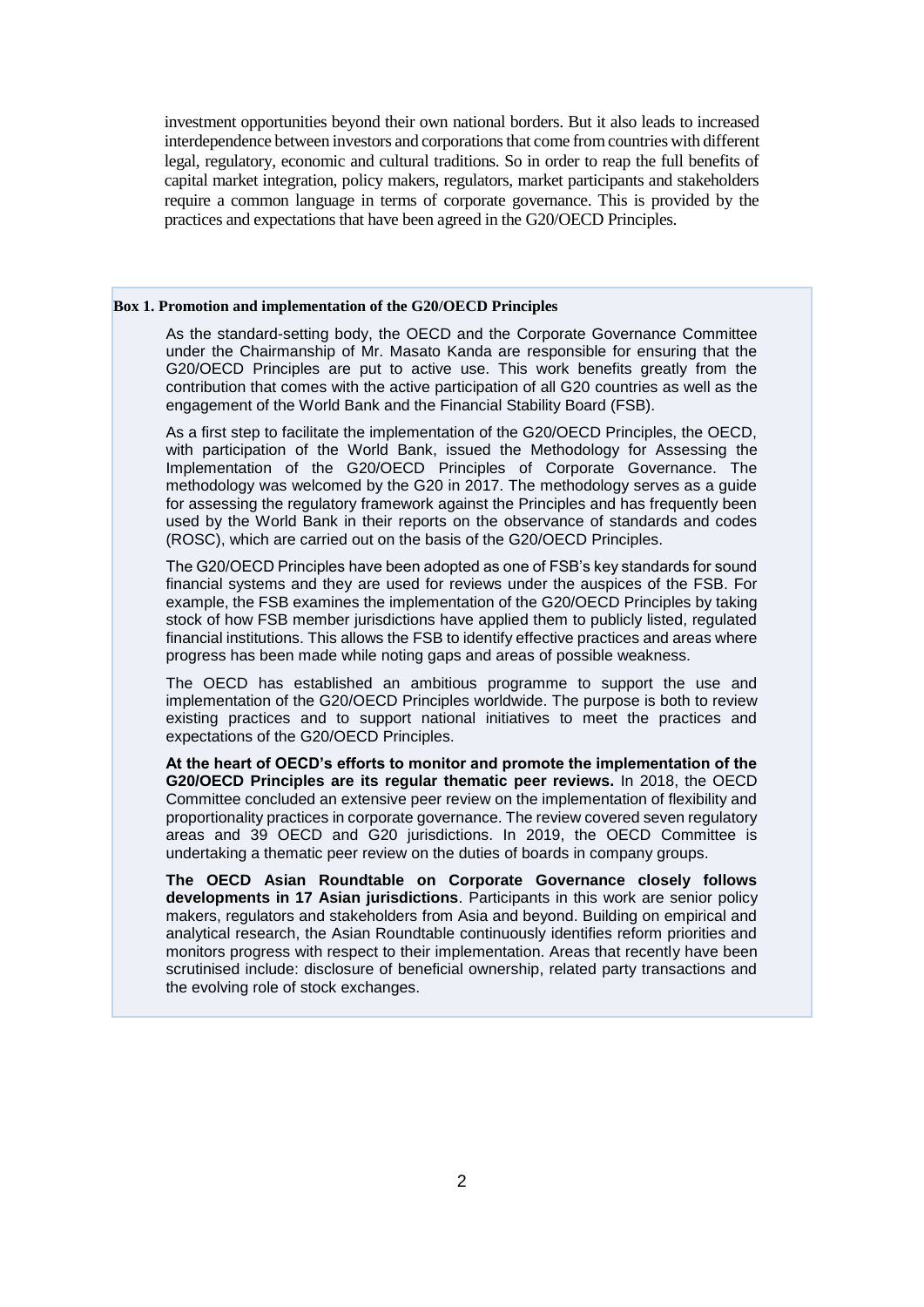**The OECD Latin American Corporate Governance Roundtable and its Task Force on Equity Market Development provides regional support for implementation of the G20/OECD Principles.** The Roundtable has helped to build consensus in the region for a range of corporate governance reforms, for example, to support more effective oversight of related party transactions, and the adaptation of regulatory frameworks to facilitate equity market development.

**A MENA-OECD Working Group on Corporate Governance has been established to support the implementation of the G20/OECD Principles in the Middle East and North Africa**. In 2019, the MENA Working Group issued the report *Corporate Governance in MENA: Building a Framework for Competitiveness and Growth*. Scrutinising existing practices and regulations, the report identifies reform priorities that would improve corporate access to finance; transparency and disclosure; gender balance in corporate leadership, and; the corporate governance of state owned enterprises.

**The OECD Committee is also engaged in policy dialogue with individual countries.** Several countries have solicited the expertise and experience from their OECD Committee peers and the OECD Secretariat to inform their national reform agendas. Using the G20/OECD Principles as the benchmark, this co-operation has often led to concrete improvements in national regulatory frameworks. Most recently, the OECD Committee delegates and the OECD Secretariat have been working with the Brazilian authorities to support their objective of strengthening their framework for the enforcement of shareholder rights.

**The G20/OECD Principles are a core benchmark in the OECD accession reviews.** Countries seeking to join the OECD must demonstrate their willingness and ability to implement the G20/OECD Principles as part of their accession processes. This has led to countries like Colombia (which signed an accession agreement in May 2018) and Costa Rica (whose accession process is pending) completely overhauling their national corporate governance codes. Latvia, another recent OECD member, substantially reformed requirements for review of related party transactions. Additional non-OECD countries have become Adherents to the Principles.

**The OECD Committee keeps a constant eye on market developments that may affect implementation**. An important part of the OECD Committee's mandate is to improve the capacity of policy makers to identify market developments that may influence the effectiveness and relevance of existing corporate governance policies and practices. For this purpose, the OECD Committee continuously carries out empirical and analytical work that informs policy makers and regulators about ongoing trends and adapting the implementation of the G20/OECD Principles to new circumstances. Examples of such work include the mapping of ownership patterns in listed companies, the use of digital technologies and developments with respect to corporate bondholder rights.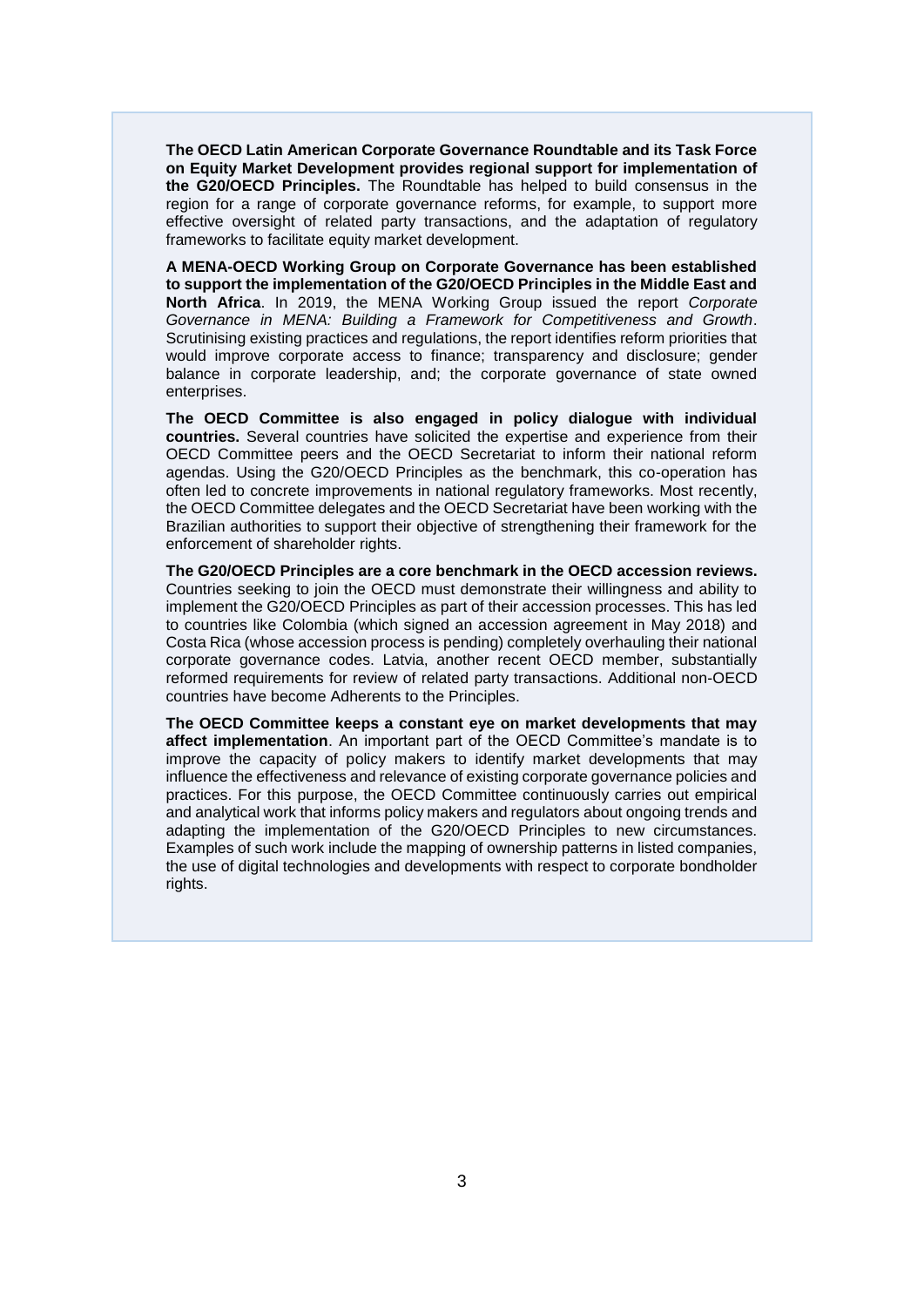## **The OECD Corporate Governance Factbook as a monitoring and implementation tool**

An important and unique tool for monitoring the implementation of the G20/OECD Principles is the *OECD Corporate Governance Factbook* (the "Factbook"), which is issued every second year. The 2019 edition contains comparative data and information across 49 different jurisdictions including all G20, OECD and FSB members. The information is presented and commented in 40 tables and 51 figures covering a broad range of institutional, legal and regulatory provisions. The Factbook is actively used by governments, regulators and others for information about implementation practices and developments that may influence their effectiveness. It is divided into five chapters addressing: 1) the corporate and market landscape; 2) the corporate governance framework; 3) the rights of shareholders and key ownership functions; 4) the corporate boards of directors; and 5) mechanisms for flexibility and proportionality in corporate governance.

# **The corporate and market landscape**

Effective design and implementation of corporate governance rules requires a good empirical understanding of the ownership and business landscape to which they will be applied. The first chapter of the Factbook therefore provides an overview of ownership patterns around the world, with respect to both the categories of owners and the degree of concentration of ownership in individual listed companies. Since the G20/OECD Principles also include recommendations with respect to the functioning of stock markets, it also highlights some key structural changes with respect to stock exchanges.

The OECD Equity Market Review of Asia (OECD, 2018a) reported that stock markets have undergone profound changes during the past 20 years. Globally, one of the most important developments has been the rapid growth of Asian stock markets—both in absolute and in relative terms. In 2017, a record number of 1 074 companies listed in Asia, almost twice as many as the annual average for the previous 16 years. Of the five jurisdictions that have had the highest number of non-financial company IPOs in the last decade, three are in Asia. In 2017, Asian non-financial companies accounted for 43% of the global volume of equity raised. The proportion attributable to European and US companies has declined during the same period. In terms of stock exchanges, by total market capitalisation, four Asian exchanges were in the top ten globally (Japan Exchange Group, Shanghai Stock Exchange, Hong Kong Exchanges and Clearing Limited, and Shenzhen Stock Exchange).

With respect to ownership patterns at the company level in the world's 50 000 listed companies, a recent OECD study (OECD, 2019) reports a number of features of importance to policy-making and implementation of the G20/OECD Principles. The report, which contains unique information about ownership in companies from 54 jurisdictions that together represent 95% of global market capitalisation, shows that four main categories of investors dominate ownership of today's publicly listed companies. These are: institutional investors, public sector owners, private corporations, and strategic individual investors. The largest category is institutional investors, holding 41% of global market capitalisation. The second largest category is the public sector, which has significant ownership stakes in 20% of the world's listed companies and hold shares representing 13% of global market capitalisation. With respect to ownership in individual companies, in half of the world's publicly listed companies, the three largest shareholders hold more than 50% of the capital, and in three-quarters of the world's public listed companies, the three largest owners hold more than 30%. This is to a large extent attributable to the growth of stock markets in Asian emerging markets.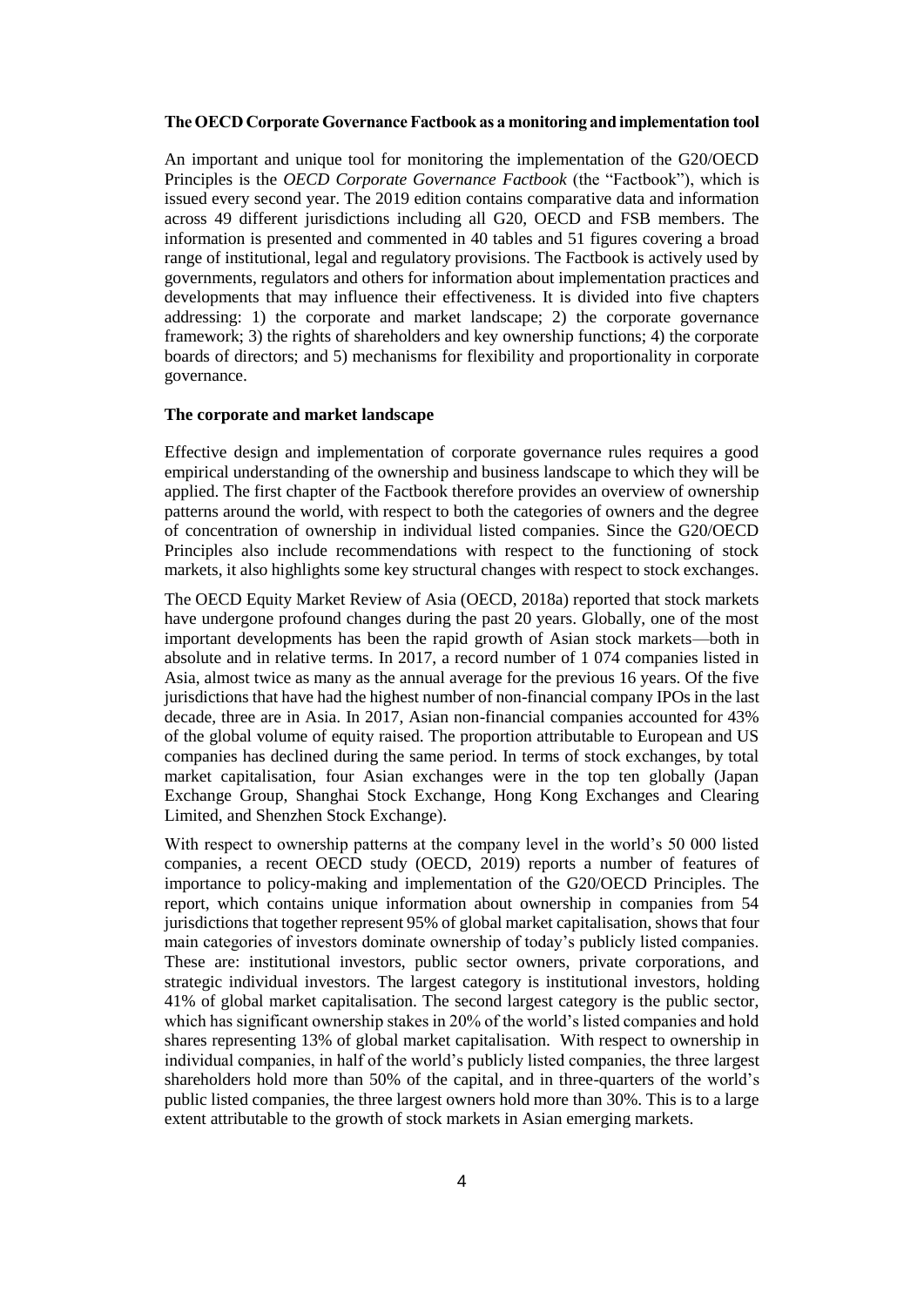Stock exchanges have also undergone important structural changes in recent years, such as mergers and acquisitions and demutualisations. Out of 52 major stock exchanges in 49 jurisdictions, 18 now belong to one of four international groups. Thirty-three  $(63%)$ of these exchanges are either self-listed or have an ultimate parent company that is listed on one or more of its own exchanges. The Factbook's review of data from these 49 jurisdictions finds that more than 62% of market capitalisation is concentrated in the five largest stock exchanges, while more than 95% is concentrated in the largest 25. The top 25 highest valued exchanges include 11 non-OECD jurisdictions.

# **The corporate governance framework**

An important bedrock for implementing the Principles is the quality of the legal and regulatory framework, which is consistent with the rule of law in supporting effective supervision and enforcement.

Against this background, the Factbook monitors who serves as the lead regulatory institution for corporate governance of listed companies in each jurisdiction, as well as issues related to their independence. Securities regulators, financial regulators or a combination of the two play the key role in 82% of all jurisdictions, while the Central Bank plays the key role in 12%. The issue of the independence of regulators is commonly addressed (among 86% of regulatory institutions) through the creation of a formal governing body such as a board, council or commission, usually appointed to fixed terms ranging from two to eight years. In a majority of cases, independence from the government is also promoted by establishing a separate budget funded by fees assessed on regulated entities or a mix of fees and fines. On the other hand, 25% of the regulatory institutions surveyed are funded by the national budget.

Since 2015 when the G20/OECD Principles were issued, 84% of the 49 surveyed jurisdictions have amended either their company law or securities law, or both. Nearly all jurisdictions also have national codes or principles that complement laws, securities regulation and listing requirements. Nearly half of all jurisdictions have revised their national corporate governance codes in the past two years and 83% of them follow a "comply or explain" compliance practice. A growing percentage of jurisdictions – 67% – now issue national reports on company implementation of corporate governance codes, up from 58% in 2015. In 29% of the jurisdictions it is the national authorities that serve as custodians of the national corporate governance code.

# **The rights and equitable treatment of shareholders and key ownership functions**

The G20/OECD Principles state that the corporate governance framework shall protect and facilitate the exercise of shareholders' rights and ensure equitable treatment of all shareholders, including minority and foreign shareholders.

Chapter 3 of the Factbook therefore provides detailed information related to rights to obtain information on shareholder meetings, to request meetings and to place items on the agenda, and voting rights. The chapter also provides detailed coverage of frameworks for review of related party transactions, triggers and mechanisms related to corporate takeover bids, and the roles and responsibilities of institutional investors.

All jurisdictions require companies to provide advance notice of general shareholder meetings. A majority establish a minimum notice period of between 15 and 21 days, while another third of the jurisdictions provide for longer notice periods. Nearly twothirds of jurisdictions require such notices to be sent directly to shareholders, while all but four jurisdictions require multiple methods of notification, which may include use of a stock exchange or regulator's electronic platform, publication on the company's web site or in a newspaper.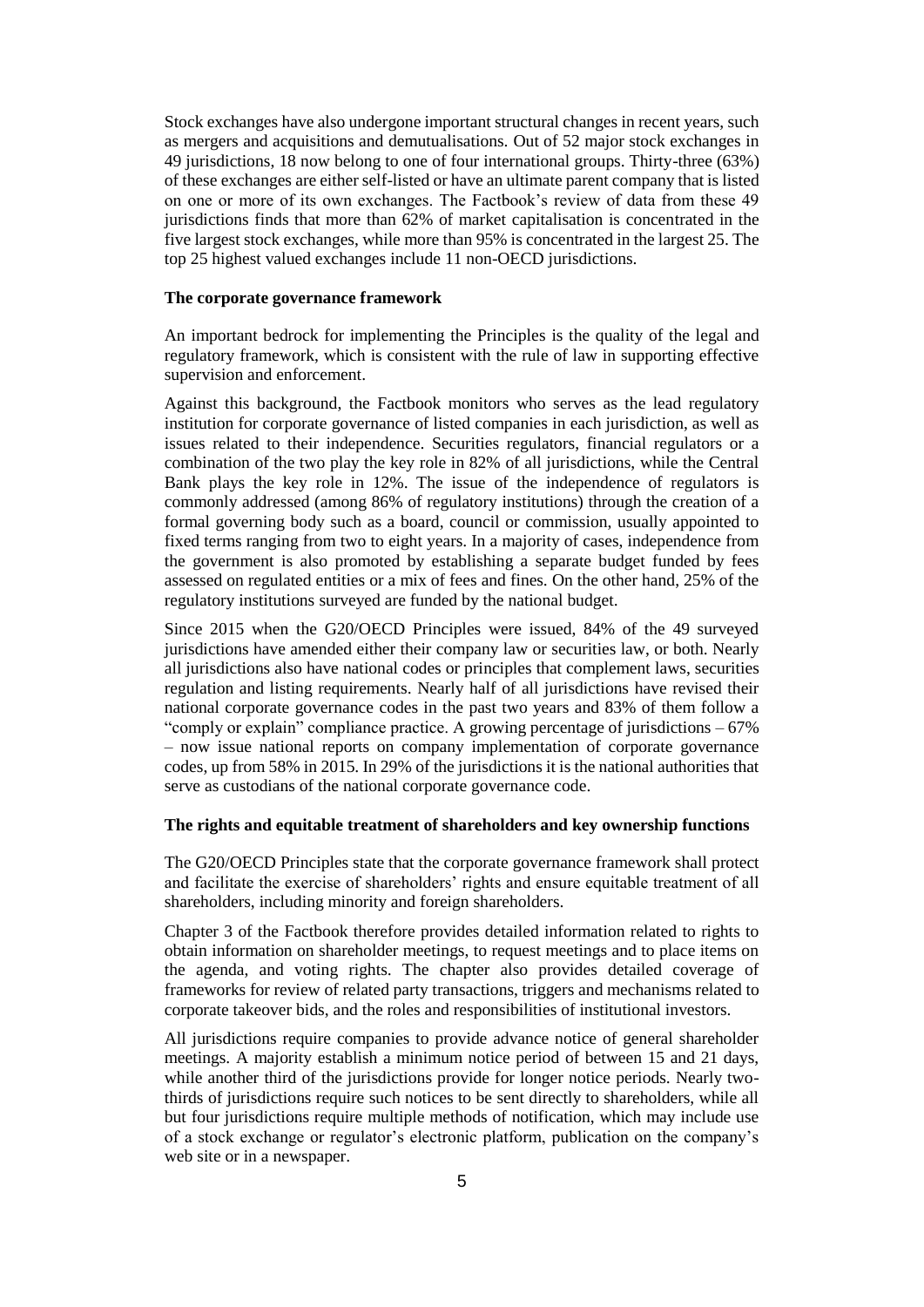Approximately 80% of jurisdictions establish deadlines of up to 60 days for convening special meetings at the request of shareholders, subject to specific ownership thresholds. This is an increase from 73% in 2015. Most jurisdictions (61%) set the ownership threshold for requesting a special shareholder meeting at 5%, while another 32% set the threshold at 10%. Compared to the threshold for requesting a shareholder meeting, many jurisdictions set lower thresholds for placing items on the agenda of the general meeting. With respect to the outcome of the shareholder meeting, approximately 80% of jurisdictions require the disclosure of voting decisions on each agenda item, including 59% that require such disclosure immediately or within 5 days.

The G20/OECD Principles state that the optimal capital structure of the company is best decided by the management and the board, subject to approval of the shareholders. This may include the issuing of different classes of shares with different rights attached to them. In practice, all but three of the 49 jurisdictions covered by the Factbook allow listed companies to issue shares with limited voting rights. In many cases, such shares come with a preference with respect to the receipt of the firm's profits.

Related party transactions are typically addressed through a combination of measures, including board approval, shareholder approval, and mandatory disclosure. Provisions for board approval are common; two-thirds of jurisdictions surveyed require or recommend board approval of certain types of related party transactions. Shareholder approval requirements are applied in 55% of jurisdictions, but are often limited to large transactions and those that are not carried out on market terms. Nearly all jurisdictions require disclosure of related party transactions, with 82% requiring use of International Accounting Standards (IAS24), while an additional 8% allow flexibility to follow IAS 24 or the local standard.

The Factbook provides extensive data on frameworks for corporate takeovers. Among the 46 jurisdictions that have introduced a mandatory bid rule, 80% take an *ex-post* approach, where a bidder is required to initiate the bid after acquiring shares exceeding the threshold. Nine jurisdictions take an *ex-ante* approach, where a bidder is required to initiate a takeover bid for acquiring shares which would exceed the threshold. More than 80% of jurisdictions with mandatory takeover bid rules establish a mechanism to determine the minimum bidding price.

Considering the important role played by institutional investors as shareholders of listed companies, nearly all jurisdictions have established provisions for at least one category of institutional investors (such as pension, investment or insurance funds) to address conflicts of interest, either by prohibiting specific acts or requiring them to establish policies to manage conflicts of interest. Three-fourths of all jurisdictions have established requirements or recommendations for institutional investors to disclose their voting policies, while almost half require or recommend disclosure of actual voting records. Some jurisdictions establish regulatory requirements or may rely on voluntary stewardship codes to encourage various forms of ownership engagement, such as monitoring and constructive engagement with investee companies and maintaining the effectiveness of monitoring when outsourcing the exercise of voting rights.

## **The corporate board of directors**

The G20/OECD Principles require that the corporate governance framework ensures the strategic guidance of the company by the board and its accountability to the company and its shareholders. The most common board format is the one-tier board system, which is favoured in twice the number of jurisdictions that apply two-tier boards (supervisory and management boards). A growing number of jurisdictions allow both one and twotier structures.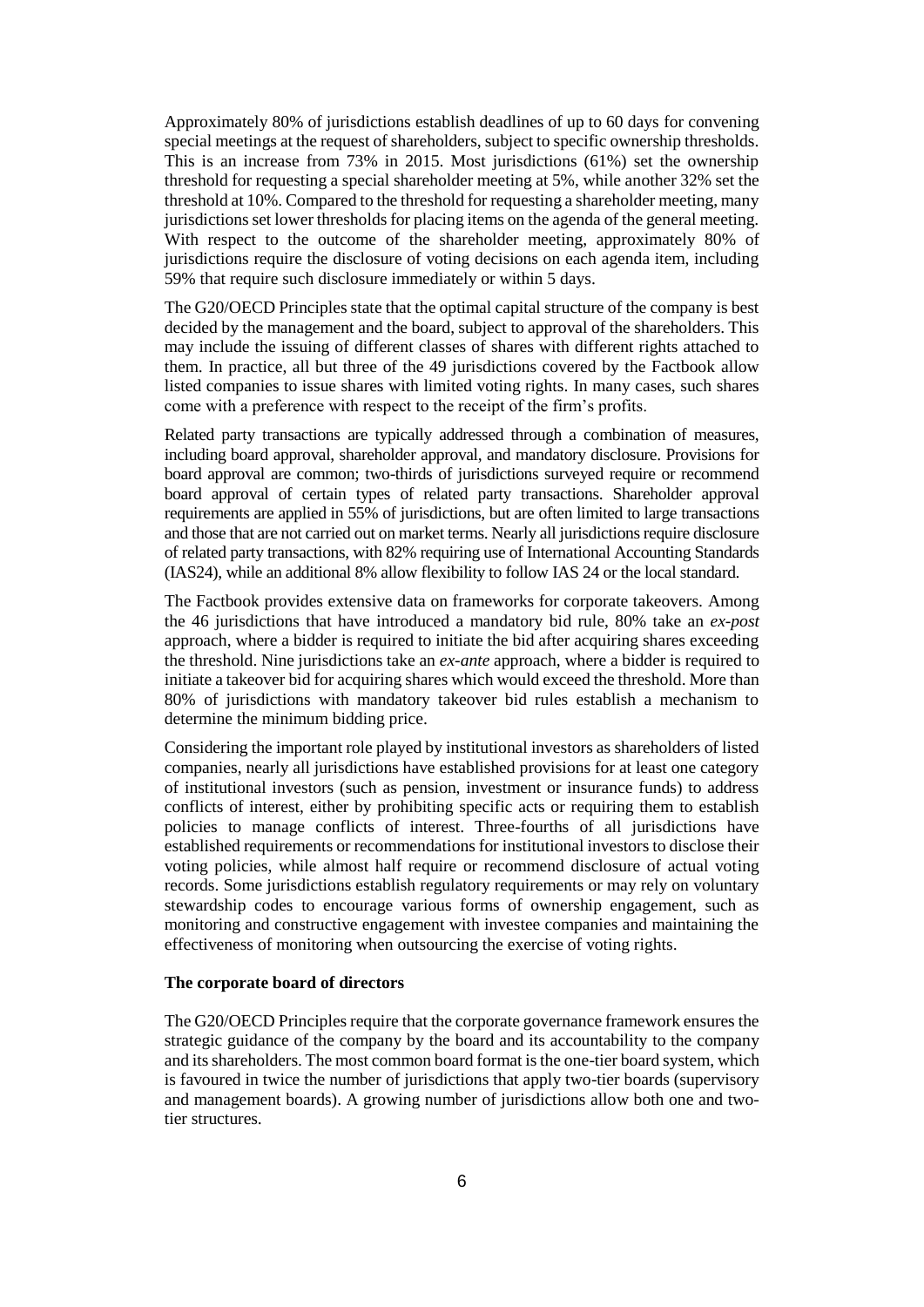Almost all jurisdictions require or recommend a minimum number or ratio of independent directors. Definitions of independent directors have also been evolving during this period: 80% of jurisdictions now require directors to be independent of significant shareholders in order to be classified as independent, up from 64% in 2015. The shareholding threshold determining whether a shareholder is significant ranges from 2% to 50%, with 10% to 15% being the most common.

Recommendations or requirements for the separation of the board chair and CEO have doubled in the last four years to 70%, including 30% required. The 2015 edition of the Factbook reported a binding requirement in only 11% of the jurisdictions, with another 25% recommending it in codes.

Nearly all jurisdictions require an independent audit committee. Nomination and remuneration committees are not mandatory in most jurisdictions, although more than 80% of jurisdictions at least recommend these committees to be established and often to be comprised wholly or largely of independent directors.

Requirements or recommendations for companies to assign a risk management role to board level committees have sharply increased since 2015, from 62% to 87% of surveyed jurisdictions. Requirements or recommendations to implement internal control and risk management systems have also increased significantly, from 62% to 90%.

While recruitment and remuneration of management is a key board function, a majority of jurisdictions set forth a requirement or recommendation for a binding or advisory shareholder vote on remuneration policy for board members and key executives. And nearly all jurisdictions surveyed now have a requirement or recommendation for the disclosure of the remuneration policy and the level/amount of remuneration at least at aggregate levels. Disclosure of individual levels is required or recommended in 76% of jurisdictions.

A growing number of jurisdictions have adopted measures to promote gender balance on corporate boards and in senior management, most often via disclosure requirements and measures such as mandated quotas and/or voluntary targets. Nearly half of surveyed jurisdictions (49%) have established requirements to disclose gender composition of boards, compared to 22% with regards to senior management. Nine jurisdictions have mandatory quotas requiring a certain percentage of board seats to be filled by either gender. Eight rely on more flexible mechanisms such as voluntary goals or targets, while three resort to a combination of both. The proportion of senior management positions held by women is reported to be significantly higher than the proportion of board seats held by women.